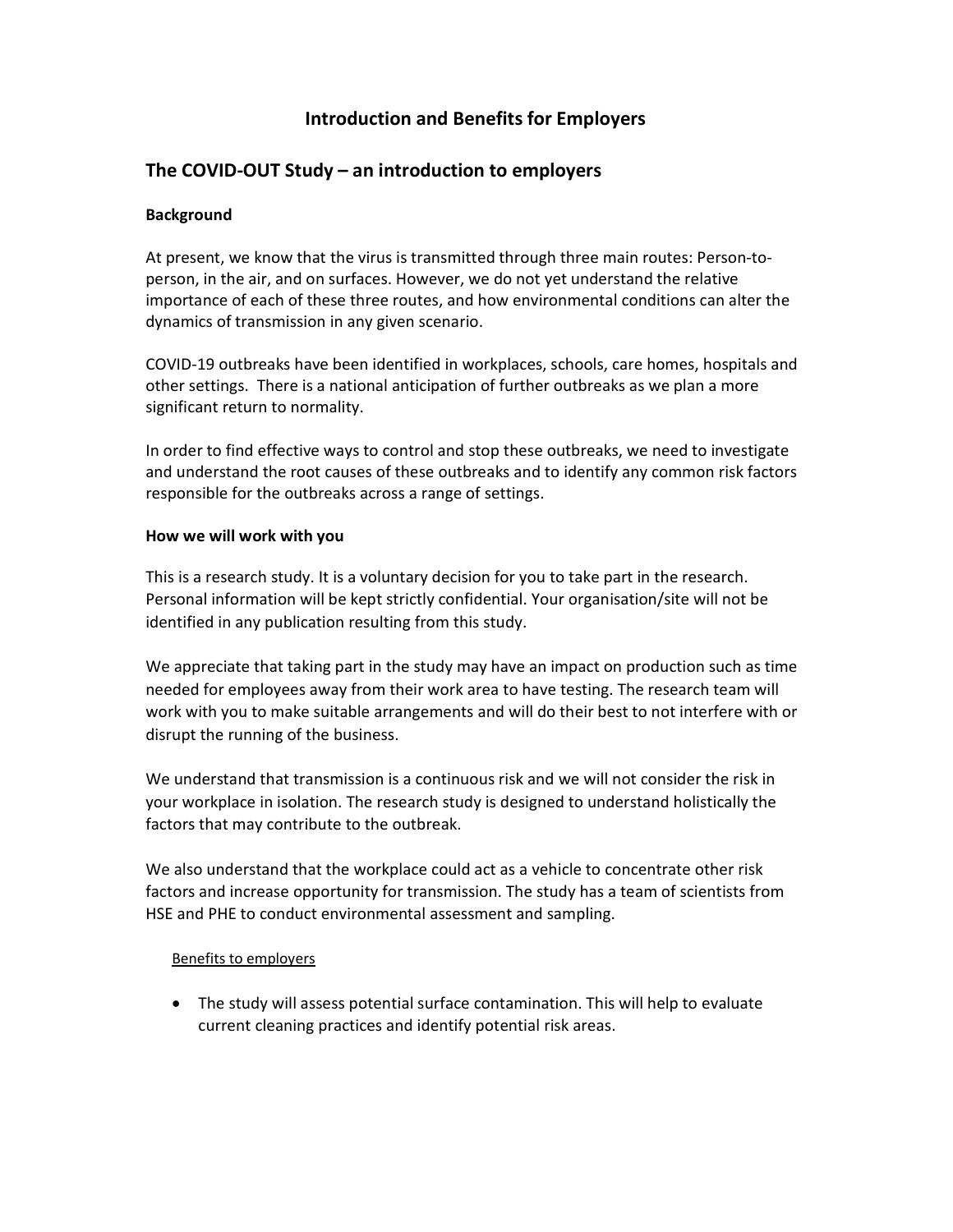- The study will identify areas with insufficient ventilation that may increase the risk of aerosol transmission. These will allow you to identify or improve mitigations to prevent further transmission.
- The study will assess the work environment and working practices. These will allow you to identify areas where control measures could be improved (e.g. identify pinch points, shared surfaces and equipment, adequacy of screens etc.)
- The study will identify earlier and more completely COVID-19 cases in the workplace and ensure infected people isolate, and break chains of transmission. This will reduce the spread of the virus and provide confidence to workers and customers in the workplace, helping to protect and enable business continuity.
- The study has both virus tests and antibody tests. The study volunteers will know if they are infected now or in the past few months with the virus or if they have antibodies against the virus.

### Benefits to society in general

- We will genome sequence the positive viral test samples to assess potential new variants and to identify clusters and the possible links to the community wide transmission.
- The results of the study will help greater understanding how and why outbreaks are occurring. Any policy or guidance changes resulting from the study should lead to less transmission in the workplace and less future loss of productivity due to potential outbreaks.